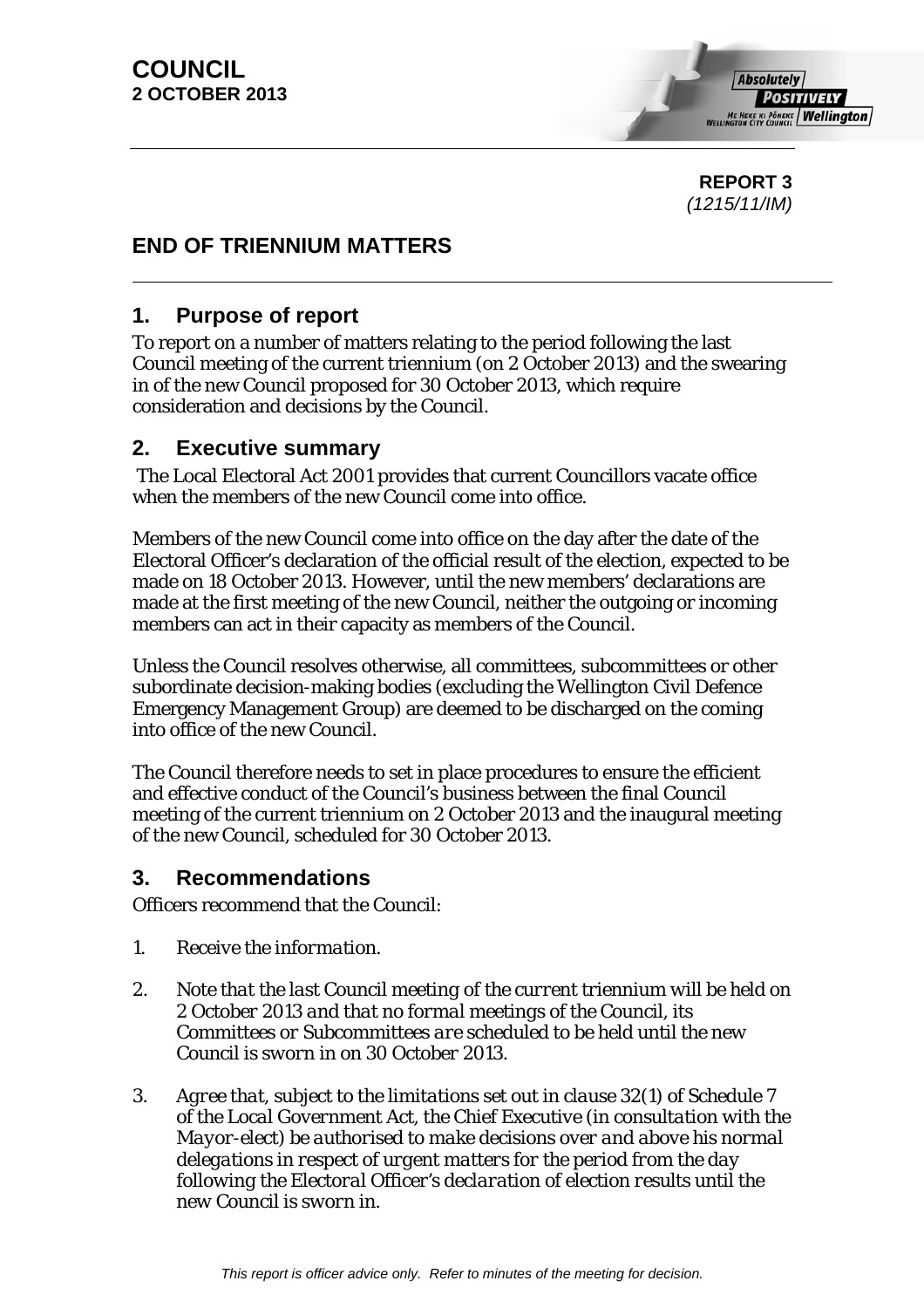- *4. Note that any decisions made under this delegation will be reported to the first ordinary meeting of the Council.*
- *5. Note that should any urgent decisions be needed during the period 3 29 October 2013 which require significant political input, or at law must be made by Council, then an extraordinary Council meeting will be called.*
- *6. Agree that pursuant to Clause 30(7) of Schedule 7 of the Local Government Act 2002, the Wastewater Treatment Plant and Landfill Joint Committee shall not be deemed to be discharged on the coming into office of the members of the Council elected at the 2013 triennial general election of members.*
- *7. Agree to delegate to the Mayor-elect, in consultation with the Chief Executive, the ability to nominate and/or second Wellington City and elected members from other councils for the following positions on the LGNZ National Council:* 
	- *(a) Metro Sector representative (3 positions)*
	- *(b) Zone 4 representative (1 position)*
- *8. Agree to extend the term of appointment of the Councillor appointed to the below boards until the date the position is refilled following the 2013 triennial election OR 31 December 2013, which ever is the earliest:*

| <b>Organisation</b>                        | <b>Appointee</b>  |
|--------------------------------------------|-------------------|
| <b>Basin Reserve Trust</b>                 | Cr Morrison       |
| Capacity Infrastructure Services Limited   | Cr Foster         |
| Positively Wellington Tourism (Partnership | Cr Coughlan       |
| <b>Wellington Trust</b> )                  |                   |
| <b>Wellington Venues Ltd</b>               | Cr Best           |
| <b>Wellington Museums Trust</b>            | Cr Ahipene-Mercer |
| <b>Wellington Zoo Trust</b>                | Cr Marsh          |
| <b>Wellington Waterfront Ltd</b>           | Cr Lester         |
| Westpac Stadium (Wellington Regional       | Cr Morrison       |
| <b>Stadium Trust)</b>                      |                   |

- *9. Note that the extension of the term of appointment proposed in (8) above will bring the appointments in line with the Council's Appointments Policy.*
- *10. Note that the extension of appointments recommended in (8) above are to assist with a smooth transition at the board level, and are not dependent on the individual being an elected member of Council post 12 October 2013.*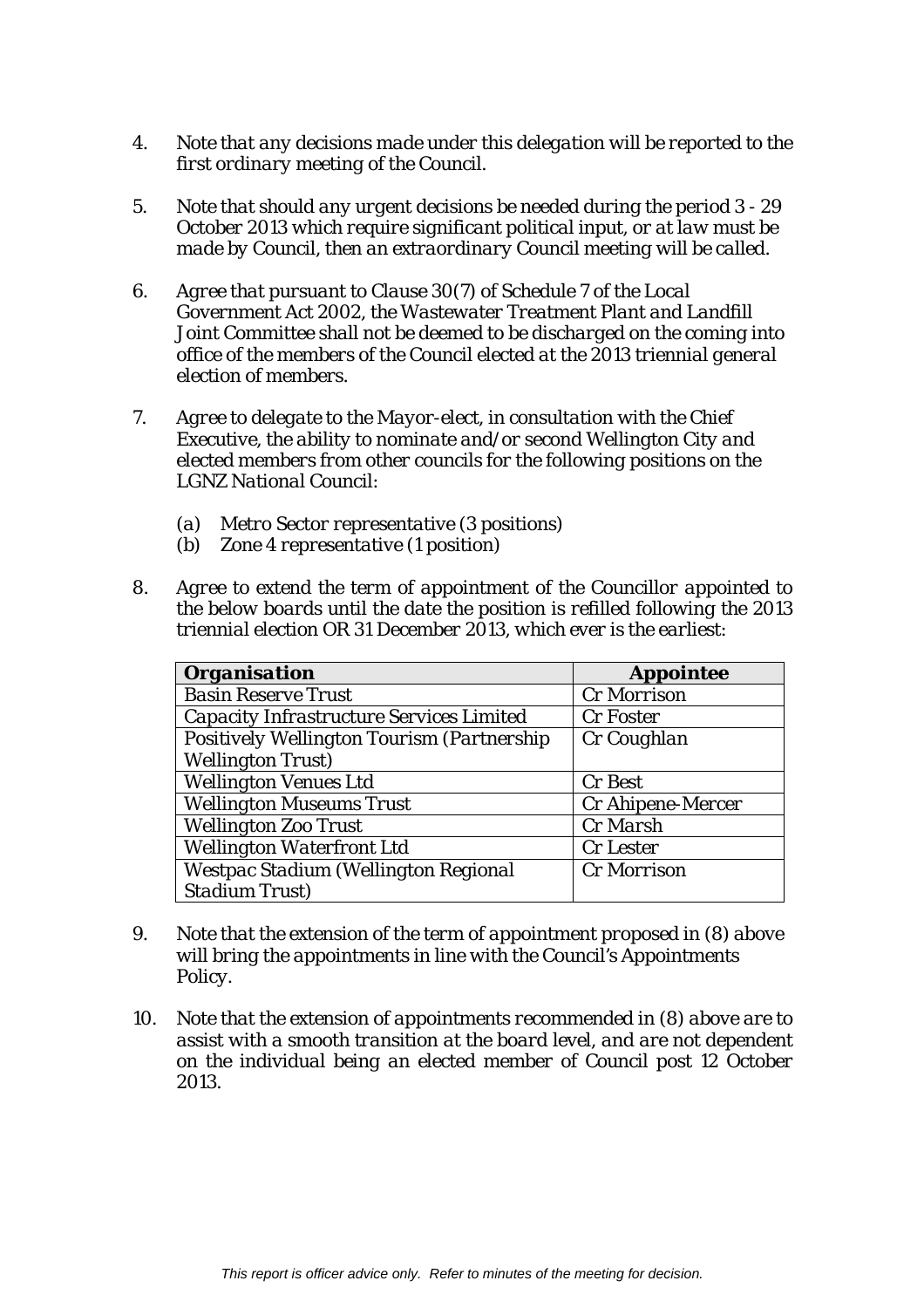*11. Agree to delegate the Chief Executive, in consultation with the Chief Planning Officer, the authority to appoint hearings panels if required to consider any notified resource consent applications during the period between the existing Council going out of office and the new Council establishing its committee arrangements and delegations.* 

# **4. Background**

Clause 14 of Schedule 7 of the Local Government Act 2002 (LGA) provides that a newly elected person to Council may not act until they have made the necessary declaration at the inaugural meeting of the incoming Council.

This provision combines with sections 115 and 116 of the Local Electoral Act 2001 (LEA) to the effect that, from the day after the Electoral Officer's declaration of election results, until the new members declaration is taken at the inaugural meeting Council meeting, neither the outgoing or the incoming elected members can act in their capacity as members of the Council. The previous members go out of office at the same time as the new members come into office (i.e. the day after the public notice declaring the result appears in the local newspaper).

# **5. Discussion**

# *5.1 Delegation to the Chief Executive*

Newly elected members come into office the day after the Electoral Officer's declaration but are not able to act formally until they have sworn a declaration at the first Council meeting of the triennium. Under statute the Chief Executive cannot call the first Council meeting until after the formal declaration of results has been made and must give seven days notice of this meeting.

The timetable for the declaration and the first Council meeting is:

- Declaration (and public notice) 18 October 2013
- First Council meeting (including swearing in ceremony) 30 October 2013

The current Council is still able to make urgent decisions from Election Day (12 October 2013) until the day of the Electoral Officer's declaration of the results of the election (18 October 2013) in the unlikely event such a decision is required.

However there is a period from 19 - 30 October 2013 when it will be necessary to have a process in place to enable urgent decisions to be made. The best practice, and that adopted by other local authorities, is to authorise the Chief Executive to deal with urgent matters, in consultation with the Mayor-elect. This approach has been adopted by the Council on previous occasions.

It is envisaged that the nature of any issues on which the Chief Executive may have to make a decision would be those normally requiring formal Council approval, under the current delegations, but with no significant political debate. The delegation is also limited to those issues requiring an urgent decision, and cannot, as a matter of law, include decisions that legislation requires must be made by Council.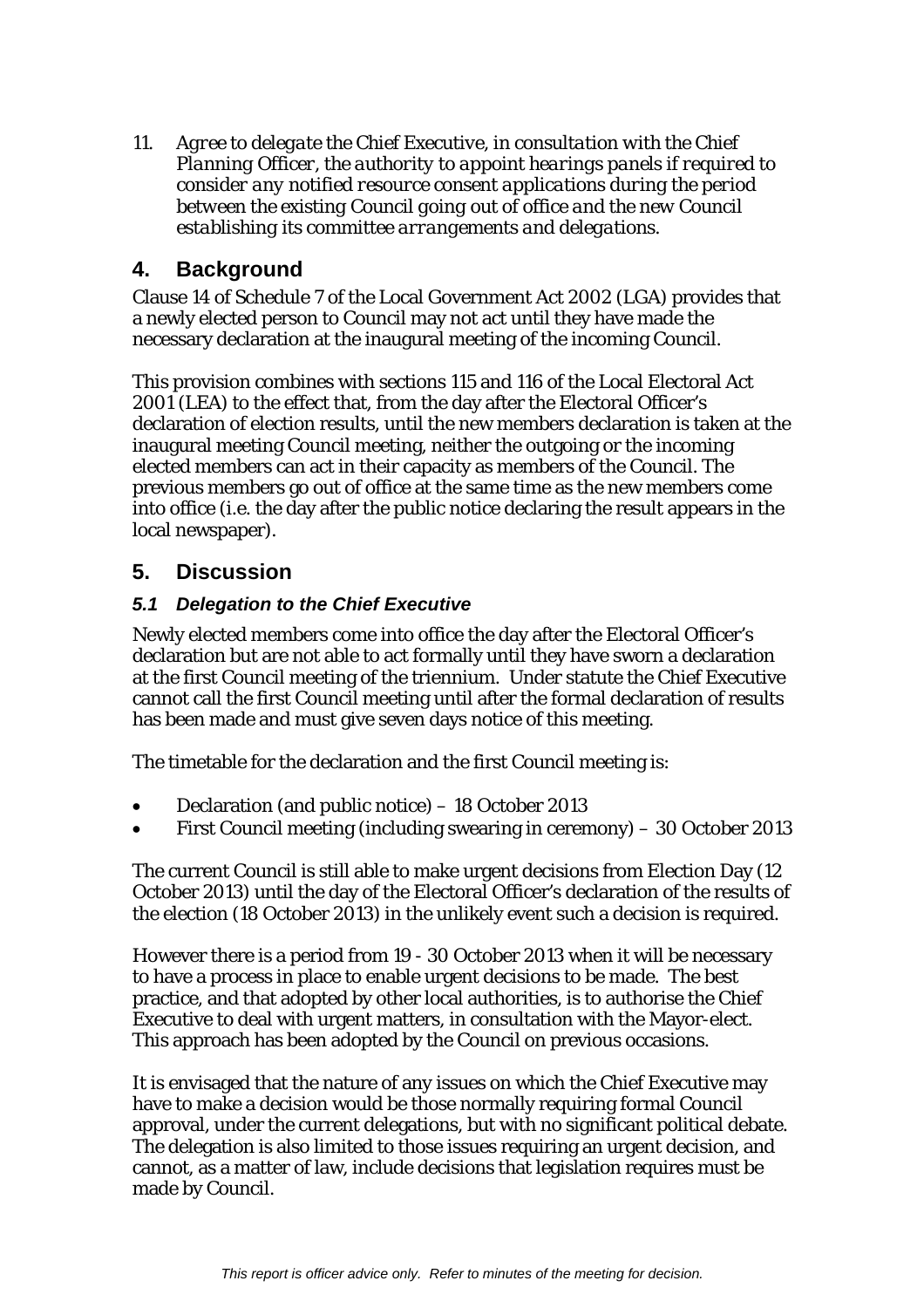Should there be a need for an urgent decision that requires political input of a significant nature, or must at law be decided by Council, during the period in question, then an extraordinary meeting can be called at 24 hours notice. The Mayor-elect and Councillors-elect could be sworn in, and then Council could consider the item.

# *5.2 Wastewater Treatment Plan and Landfill Joint Committee*

The Wastewater Treatment Plant and Landfill Joint Committee provides governance for the joint services entered into by the Porirua and Wellington City Councils through the joint venture agreements for the Wastewater Treatment Plant and the Spicer Valley Landfill. It has four members, three from Porirua City Council, and one from Wellington City Council.

At its last meeting on 13 August 2013 the Joint Committee resolved to recommend to both Councils that they resolve to not discharge it, and that the Councils make the appointments to the Joint Committee as soon as possible following the election. Officers agree that the Joint Committee will need to continue in the new triennium, and note that establishing joint committees is a little more complex than establishing single-Council committees. For these reasons, officers recommend that the Council agree that the Joint Committee not be discharged.

# *5.3 Nominations for Positions on LGNZ National Council*

Local Government New Zealand (LGNZ) has written to all councils, noting that nominations for various positions on the LGNZ National Council close on 1 November 2013. The positions that are of interest to this Council are:

- Metro Sector representative on the National Council
- Zone 4 representative on the National Council

National Council is the governing body of LGNZ, and is made up of elected members from the various sectors and zones.

Zone 4 is a regional forum developed by LGNZ that allows local authorities to address matters of common interest in the zone area. Zone 4 comprises all member local authorities within the area bounded by the Wellington Region with the exception of a portion within the Tararua District.

In the past, the Council has both nominated individuals for these positions and supported the nominations of other Councils. Given the timeframe set by LGNZ for the calling of nominations, it will not be possible to seek Council approval for any proposed nominations, or seconding of nominations made by other Councils.

It is proposed, therefore, that the Council delegate to the Mayor-elect, in consultation with the Chief Executive, the ability to nominate and/or second Wellington City and other council elected members for these positions.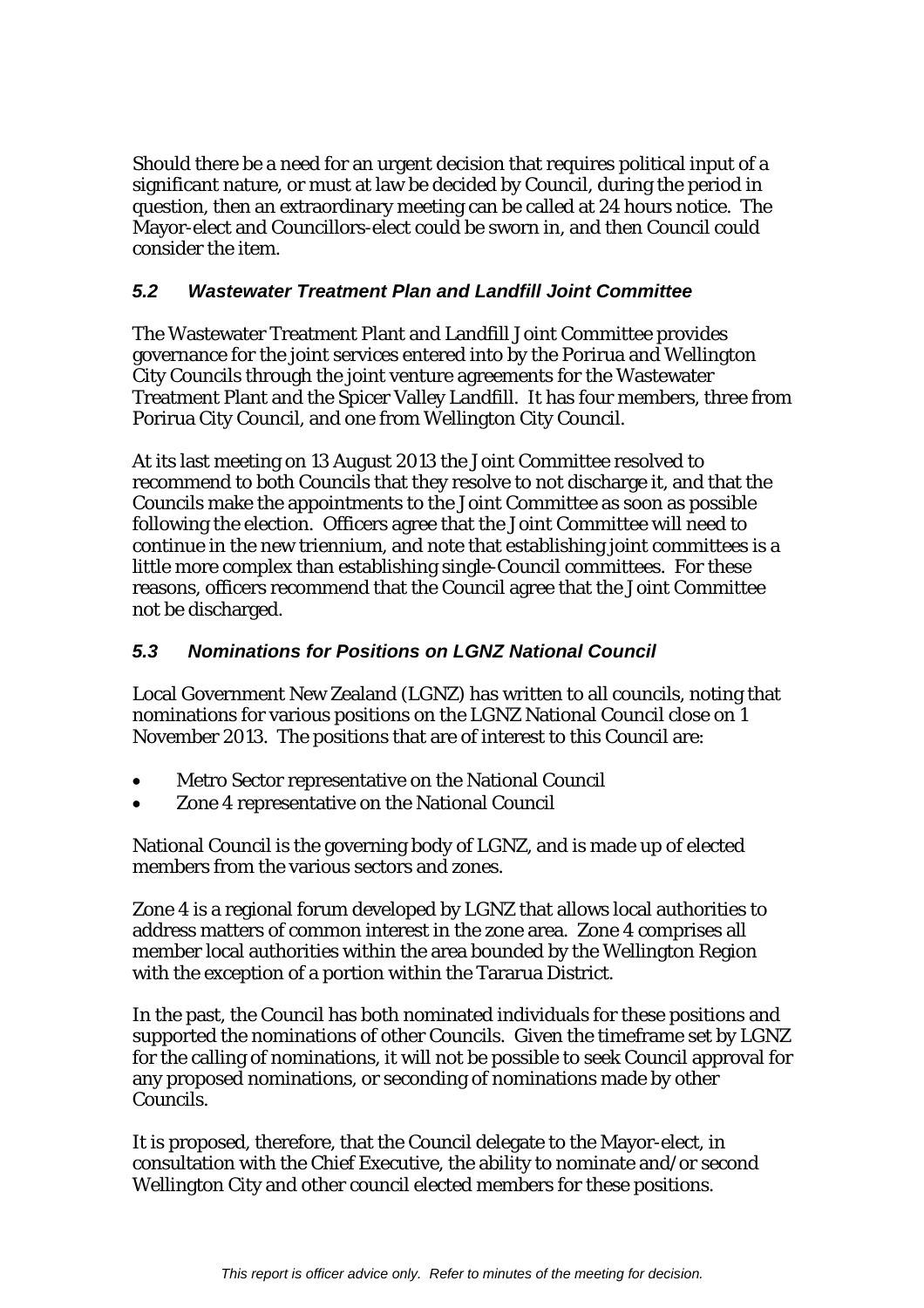Council will still, at its first meeting following the election, need to approve its own representatives for Zone 4 and, if necessary, decide who to support in any vote required for the positions on the National Council if more than one nomination is received for them.

# *5.4 Extending Term of Appointment for Councillors Appointed to Council Organisations*

The current elected member appointments made on 11 November 2010 to Council Controlled Organisation boards and the Wellington Regional Stadium Trust board end with the current triennium.

Since those appointments were made, the Appointments Policy has been updated and the current position is that elected members will be appointed until the earlier of 31 December in the election year or when the position is refilled following the election. This will be the case for elected member appointments made in the new triennium.

The extension proposed in this report will bring the current appointments into alignment with the Appointments Policy.

The Council's appointments to the following two entities are not included in this proposed extension:

- The appointment to the Positively Wellington Venues board was made under a separate process and ends on 31 December 2013.
- The appointment to the Wellington International Airport Ltd board is not being extended at this time due to a board-specific matter.

# *5.5 Resource Consent Hearings*

The Resource Management Act 1991 (RMA) provides tight timeframes for the consideration of resource consent applications and it may be necessary to commence arrangements for hearings in the period between the existing Council going out of office and the new Council establishing its committee arrangements and delegations to committees. If such circumstances arise, it is proposed that the Chief Executive be authorised to appoint a hearings panel in consultation with the Chief Planning Officer.

# *5.6 Consultation and Engagement*

None required. This decision is not considered significant in terms of the Council's Policy on Significance.

# *5.7 Financial considerations*

There are no financial considerations.

#### *5.8 Climate change impacts and considerations*

There are no climate change impacts or considerations.

#### *5.9 Long-term plan considerations*

There are no long term plan considerations.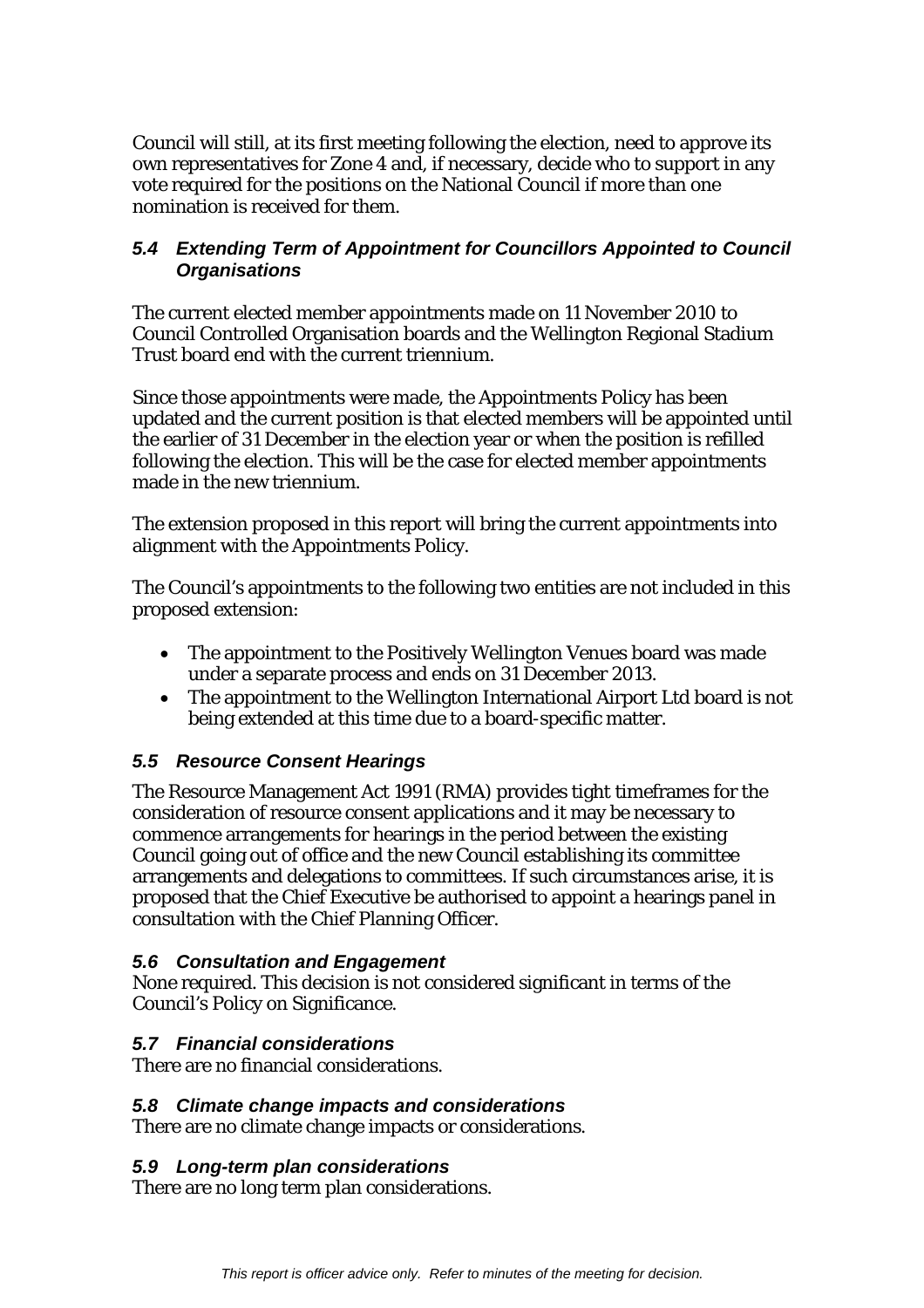# **6. Conclusion**

The Council needs to set in place procedures to ensure the efficient and effective conduct of the Council's business between the final Council meeting of the current triennium on 2 October 2013 and the inaugural meeting of the new Council, scheduled for 30 October 2013.

Contact Officer: *Anusha Guler, Manager Democratic Services*